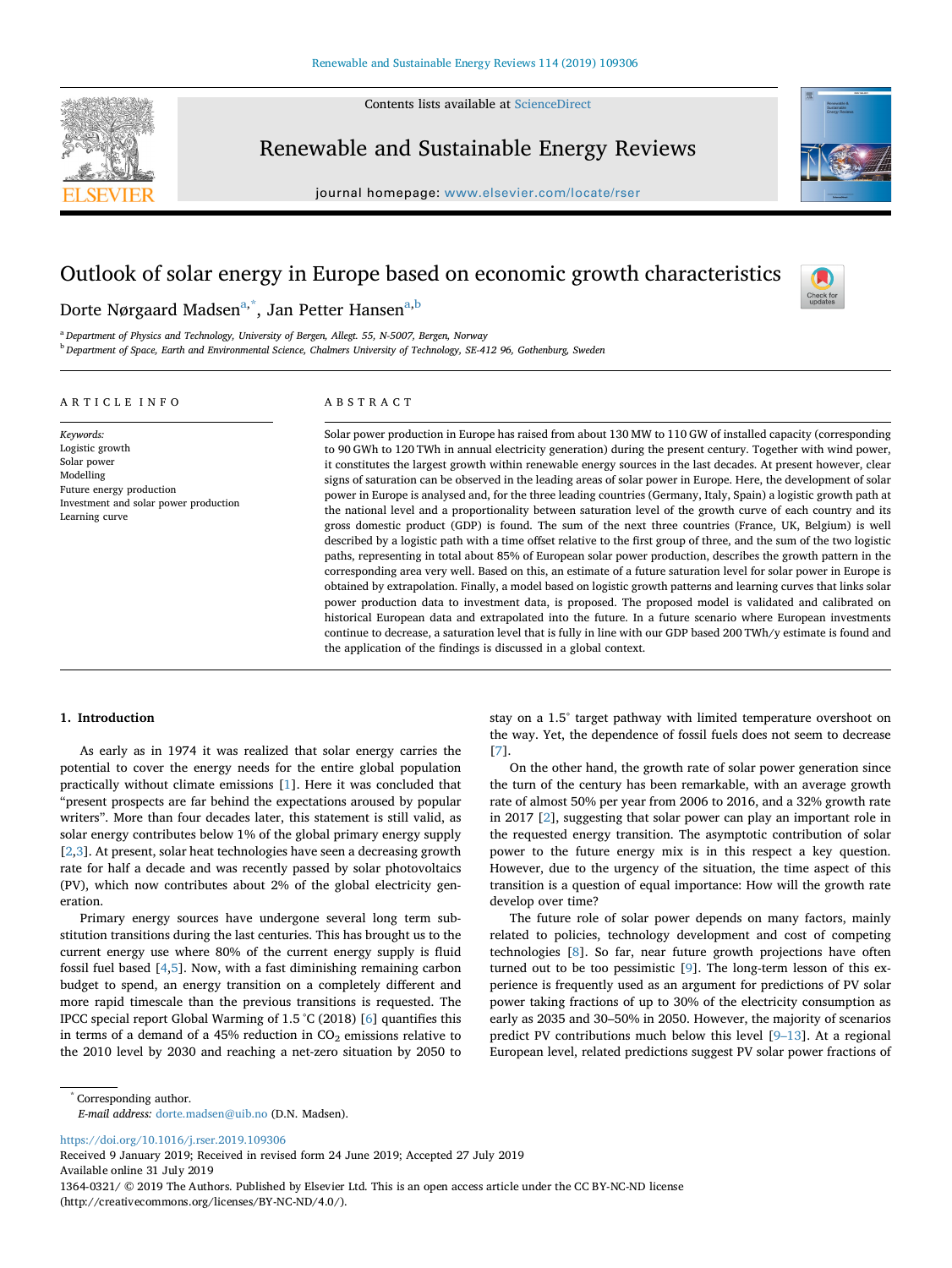up to 27% of the electricity consumption by 2030 [\[10](#page-5-3)].

Recently, early signs of decelerated global growth of solar power was discussed [[14\]](#page-5-4). This picture becomes clearer at a regional level since start-up times of large-scale deployment defer with several years between e.g. Asia and Europe. In China the growth rate since 2015 has been significant (in average 66% per year), while in a number of European countries the growth rate peaked around 2010–2012. In these European countries (e.g. Germany and Italy), the solar power production as function of time can be well described by a logistic curve [[15](#page-5-5)[,16](#page-5-6)].

In this paper the development of solar power in Europe, a region that has had a leading position in the deployment of this energy resource, is analysed. The global logistic growth model proposed in Ref. [[14\]](#page-5-4) is here applied on a national and European level. From the three leading countries (Germany, Italy and Spain) which amounts to about two thirds of European solar power production, common features of the growth pattern is identified. First, it is shown that the development follows a logistic path saturating at a level approximately proportional to the GDP of the individual countries. Second, the relation between solar investments and produced solar power is modelled, combining investment data with learning rates in order to quantify the resources required to reach and maintain a given level of solar power. A narrow range of model parameters gives an excellent agreement with historic produced power. Based on this, an extrapolation into the future is performed based on various investment scenarios.

### **2. Methods**

In spite of annual fluctuations, produced solar power offers several advantages as a measure for deployment of solar power, being independent of technical details and varying definitions of nominal power, and allowing for treating fundamentally different technologies, like PV and CSP (concentrated solar power), together. Based on timeseries data [[12\]](#page-5-7) for produced solar power for each European country, the realized growth rates are calculated. The calculated rates show that, for the last decade, Europe as a whole and all major individual European "solar" countries demonstrate a clear general declining tendency in the realized growth rate, a characteristic feature for a logistic growth pattern.

Growth processes characterized by resistance free initial evolution towards an upper biological, physical or economic bound are well described by so-called logistic evolution. The governing equation dates back to Verhulst [[17\]](#page-5-8) in 1838 and its solution contains an initial exponential growth phase followed by a declining period of growth towards zero. This was recently proposed as an underlying equation describing the production pattern from various energy sources in terms of an instantaneous produced amount of power from a particular energy source since the onset [[14\]](#page-5-4). The differential form of the logistic function can be written as

$$
\frac{dP}{dt} = a \left( 1 - \frac{P}{P_{max}} \right) P
$$

where *P* is produced solar power, *Pmax* is a saturation level, *t* is time, and *a* is the initial specific growth rate in produced power. As *P* increases the realized growth rate,  $a(1 - P/P_{max})$  is seen to decrease towards zero, leaving  $P = P_{max}$ . Integration of the logistic differential equation gives

$$
P(t) = P_{max}/\big(1 + e^{-a(t-t_p)}\big)
$$

where $t_p$  is the time where the growth  $dP/dt$  peaks.

Several phenomena may affect the accuracy of the logistic model when applied to growth of solar power. With a sufficiently long time horizon, e.g. the remaining part of the present century, effects of population growth, economic growth and advances in energy effectivization may change the picture significantly. Even disruptive energy technologies may lead to a completely new displacement path of

existing energy sources. However, considering the single region Europe, within a timespan of 20–30 years, neither of these potential modifying factors appear to change the model assumption dramatically. For example, the population of Europe is today 739 billion and is projected to be 723 in 2040 [\[18](#page-5-9)].

In a first step, the logistic function was fitted to solar power production time-series data [\[2\]](#page-4-1) for each of the three European countries with highest solar power production (Germany, Italy and Spain) to estimate  $P_{max}$ ,  $a$  and  $t_p$  for each country. To compare the development in the three countries the fitted functions were also normalised with respect to GDP, showing very similar saturation levels relative to GDP. Next, the three countries were considered as one region and the sum of production in the three countries were fitted using a GDP-based scaling. Further, the sum of the six European countries with highest solar power production was considered by adding the next three countries as a second region. A crude estimate for the future solar power production in Europe was then obtained by scaling based on the total European GDP.

In the second step, a model, which is based on the logistic growth pattern, and correlates investment and learning curve data to produced solar power a year later, is proposed. The model is validated by fitting to historical solar power production data, using growth parameters extracted by a logistic fit to the global data and learning curve data from literature [[17,](#page-5-8)[18\]](#page-5-9) as input, in addition to historical investment time series data. Since the time scale of the expansion of the solar power production is short relative to the lifetime of PV panels and also rather short relative to BOS lifetime (balance of system; converters etc.), these are negligible on a short time scale but must be included on a longer timescale, e.g. in future scenarios [[19\]](#page-5-10).

The annual produced power during the year *t* is expressed as  $P_{prod}(t) = c_1(t)$ *Capacity*(*t*) where *Capacity*(*t*) is the accumulated installed capacity at time  $t$  and  $c_1(t)$  is a time dependent proportionality factor. Time-series data for produced power and installed capacity reveal that  $c_1(t)$  has historically fluctuated somewhat but has stabilised during the last half a decade (with a slight regional dependence, e.g. a somewhat higher value is seen for Italy than for Germany). The time dependence of  $c_1$ is therefore disregarded.

As a technology matures the unit cost decreases. Technological learning curves track unit cost versus total number of produced units and often follow an exponentially declining curve that approaches some lower limit asymptotically [\[17](#page-5-8),[20\]](#page-5-11). The installed capacity can be written as a sum of investments in a given period (where the *n*'th unit is produced) divided by the price per unit in that period ( *Yn*). The latter can be expressed by the Crawford learning curve expression  $Y_n = Y_1 \cdot n^{-b}$ , where  $Y_1$  is the price of the first unit,  $Y_n$  is the price of the *n*'th unit and *n* is the number of units. The constant  $b$  is positive and relates to the learning rate by  $-b = \log (learning\ rate)/\log 2$ . This gives, expressed as a function of *n*,

$$
P_{prod}(n) = \frac{c_1}{Y_1} \cdot \sum_{n=1}^{N} new\_investment(n) \cdot n^b
$$

Based on the observations during the first step, a logistic growth pattern is assumed when establishing the correlation between the unit number *n* and the time *t*:

Inserting this in the previous expression for *Pprod* gives

$$
P_{prod}(t) = c_2 \sum_{t=1}^{t'} new\_investment(t) \cdot (1 + c_4 e^{c_5 t})^{-b}
$$

where  $new\_investment(t)$  is new investments during the year  $t$ . The constant  $c_5$  is  $-a$  and  $c_4$  is  $e^{at_p}$ , where  $a$  and  $t_p$  refer to the global development [[14\]](#page-5-4), as the learning curve is driven forward globally. (The constant  $c_2$  is  $(c_1/Y_1) \cdot c_3^b$  where  $c_3$  is  $P_{max}$ ). Several estimates of the constant *b* is available in the literature [\[17](#page-5-8)[,18](#page-5-9)].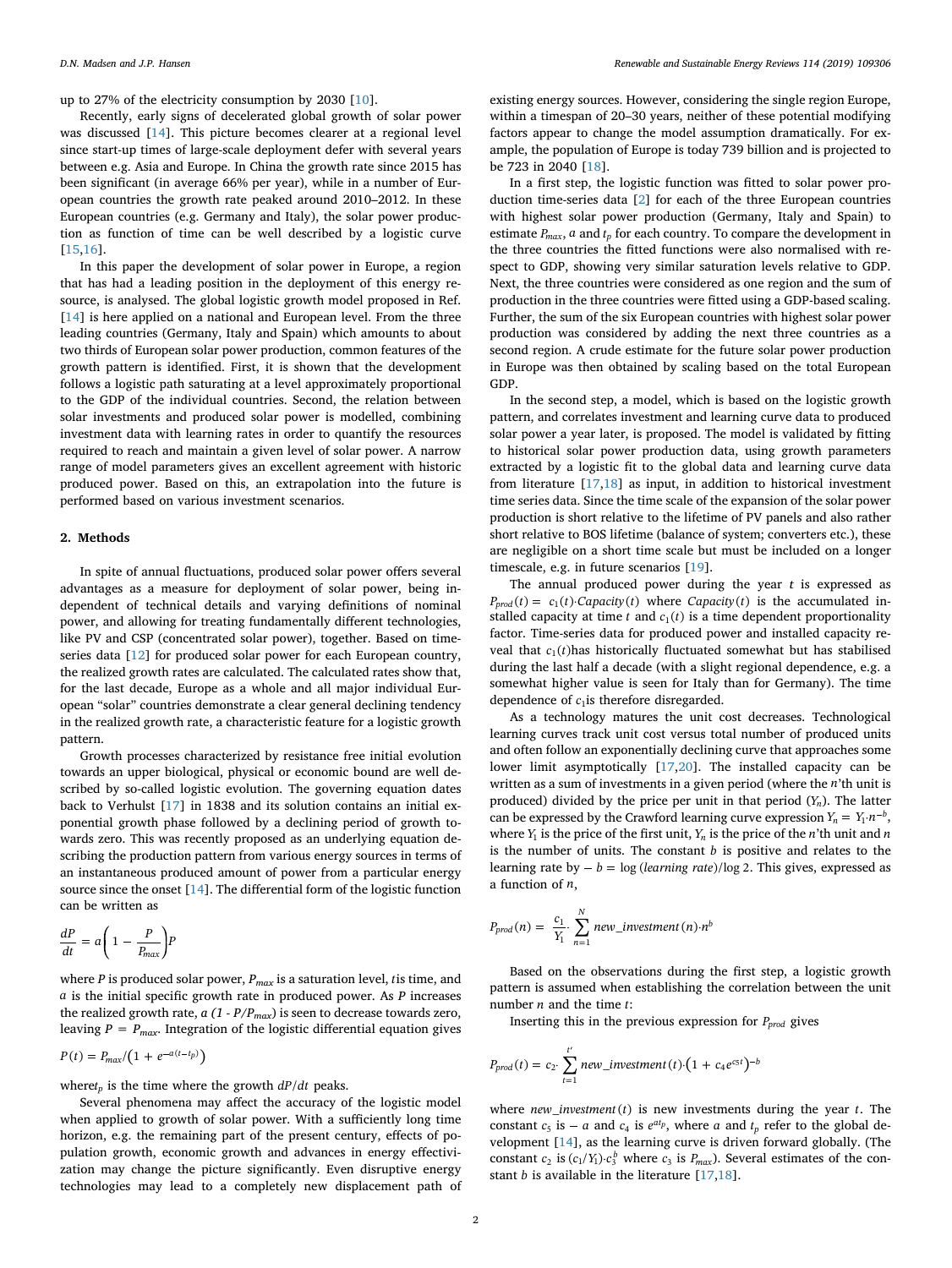<span id="page-2-0"></span>

<span id="page-2-1"></span>

**Fig. 1.** caption: Solar power production in TWh/y (circles) versus time, and fits of the logistic function to the data (solid lines) for Germany (red), Italy (green) and Spain (blue). The green dashed line is the aforementioned fitting curve for Italy scaled by the ratio between the German and the Italian GDP. The dashed blue line is the fitting curve for Spain scaled by the German/Spanish GDP ratio. Data from Refs. [\[2](#page-4-1)[,21](#page-5-14)]. (For interpretation of the references to colour in this figure legend, the reader is referred to the Web version of this article.)

### **3. Results**

Solar power production time-series data for each of the three dominating European solar power producing nations, Germany, Italy and Spain, are shown in [Fig. 1](#page-2-0) together with fits of the logistic function to the data for each of the countries. The logistic function is seen to describe the development well. For all three countries the growth at the end of the period is very limited and the development appear to be close to plateauing (i.e. approaching a *Pmax* ). Estimated fitting parameters  $(P_{\text{max}})$ , a, t<sub>p</sub>) are (41.8 TWh/y, 0.65 y<sup>-1</sup>, 2011.4 y), (23.5 TWh/y, 1.4 y<sup>-1</sup>, 2011.2 y) and (14.1 TWh/y, 0.85  $y^{-1}$ , 2010.0 y) for Germany, Italy and Spain, respectively (with standard error of estimates (*S*) 0.7 TWh/y, 0.7 TWh/y and 0.5 TWh/y, respectively). To compare the development in the three countries, the fitting curves of Italy and Spain are scaled by the size of the economies relative to the German economy, i.e. by the ratio of the German to the Italian GDP and the German to the Spanish GDP, respectively (green and blue dashed lines). With Germany as a benchmark, Italy has a faster development (larger *a*-value), while Spain has a somewhat slower development (smaller *a*-value), but the increase in production peaked at approximately the same time  $(t_p)$ . Evidently, the three countries have close to identical *Pmax*/GDP ratios, levelling off at approximately the same level when scaled relative to the GDP of the country.

In [Fig. 2](#page-2-1), the sum of the three dominating European solar power nations is treated as one region (blue markers), accounting for 40% of the European economy and 66% of the European solar power production. The fit for this region is scaled by the sum of the GDPs of the included countries, with Germany as reference, and fitting parameters are  $a = 0.9$  and  $t_p = 2010.8$ . The fit describes the development in the region well, in spite of the national differences.

Next, the sum of the six European countries contributing most to the solar power production (accounting for 75% of the European economy and 85% of the solar power production) is considered (green circles (data) and dashed line (fit)). The model is seen to describe the data

**Fig. 2.** caption: Solar production in TWh/y (circles) versus time, and fits of the logistic function to the data (solid lines). Blue markers: Region 1 (Germany, Italy and Spain), scaled by the total GDP of the region, with Germany as reference ( $S = 1.6$  TWh/y). Green markers: Sum of region 1 and region 2 (France, UK and Belgium), equally scaled by GDP  $(S = 1.7 \text{ TWh/y})$ . Black dots: Total European solar power production. (For interpretation of the references to colour in this figure legend, the reader is referred to the Web version of this article.)

quite well. The additional tree countries (France, UK and Belgium) are treated as one region. The logistic function is fitted to the data (scaled by GDP relative to Germany), and then added to the dominating region (Germany, Italy and Spain). The dominating countries in this second region are characterised by a smaller but significantly expanding solar power production. Estimated fitting parameters are  $a = 0.4$  and  $t_p$  = 2017.4 corresponding to a slower, and later, development as compared to region 1. Finally, the total European solar power production is indicated (black circles). The rest of Europe account for 14% of the solar power production and 25% of the economy. By simple scaling of the *Pmax* values estimated for the region consisting of the three dominating countries with respect to the size of the economies, a crude estimate for the future solar power production in Europe of about 200 TWh a year is obtained. For comparison, the current annual electric power consumption in Europe is well above 3000 TWh [\[2\]](#page-4-1).

In the next step, the relation between solar power investment and annual produced power is modelled. [Fig. 3](#page-3-0) displays solar power production data for Europe (blue circles) and Germany (black circles) together with the expected output based on our model. The delay between investment and production is set to 1 year. The only free fitting parameter in the model is the scaling on the y-axis. All other constants entering the model are well defined:  $a$  and  $t_p$  for the global development of solar power ( $a = 0.42$  and  $t_p = 2017$ ), an offset set by the production level in the data-set starting year, and the technology learning rate (set to 24% cost decrease for each doubling of experience for the system [[18\]](#page-5-9). Since the BOS learning rate is significantly less than the PV module learning rate and accounts for about half of the system cost, a total learning rate of 24% for the system is an optimistic estimate. Investment data (nominal value) from Ref. [\[22](#page-5-12)] are inflation corrected to 2017 US\$ [\[23](#page-5-13)]. The model describes the relation between investments and produced solar power very well for the historical data, allowing us to model future solar power production based on different investment scenarios. Due to the rather short time scale of the historical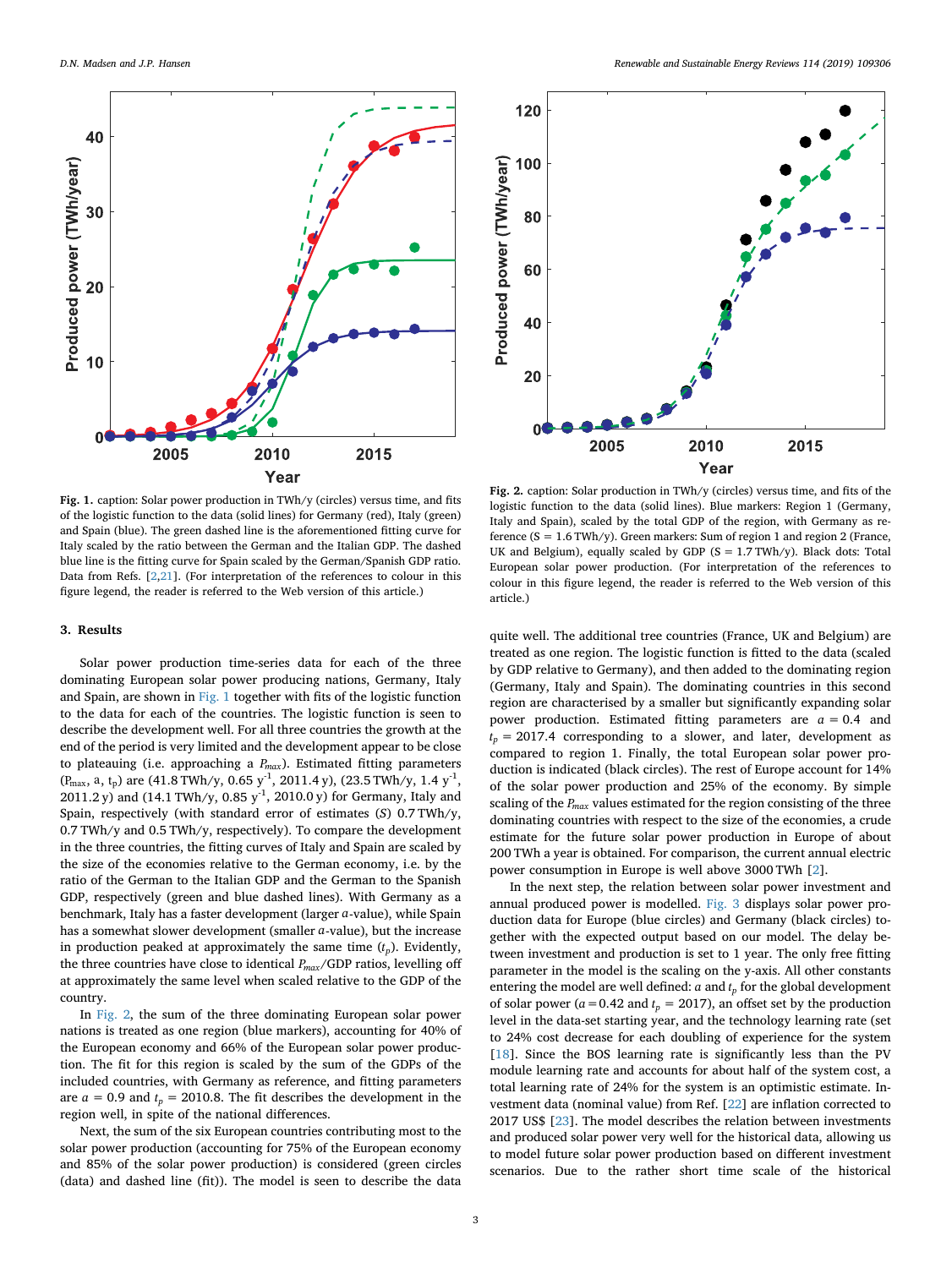<span id="page-3-0"></span>

**Fig. 3.** caption: Historical data for solar power production in TWh/y (circles) versus time, and model output (dots with dashed lines), for Europe (black,  $S = 1.9$  TWh/y) and Germany (red,  $S = 0.9$  TWh/y). Model input is investment data for Europe and Germany  $[22]$  $[22]$ , parameters  $a$  and  $t<sub>p</sub>$  for global solar power deployment [14 (updated data)] and learning rate for PV systems [\[18](#page-5-9)]. (For interpretation of the references to colour in this figure legend, the reader is referred to the Web version of this article.)

development relative to the expected lifetime of the installed capacity and minimal performance decrease over time [[19\]](#page-5-10), decommissioning has no significance with respect to the historic data. However, on longer timescales, when modelling future production, decommissioning becomes important, in particular for low levels of investment. For simplicity, a total system lifetime of 30 years is included.

Future European solar power production was estimated for a range of different investment scenarios [\(Fig. 4](#page-3-1)). Around 2040 the capacity that was build out during the recent years reaches the expected lifetime, and for the scenarios with modest future investments this results in a

<span id="page-3-1"></span>

**Fig. 4.** caption: Future European solar power production estimated for different future investment scenarios: Black: Continued investment at the current level. Magenta: constant investment at the double of the current level. Blue: Annual investment increase of 3 US\$bn (2017)). Green: Linear investment decrease from current level to zero over 20 years. Red: No future investments. The development in the rest of the world is assumed to follow a logistic path estimated from the current global development and, on top of this, follow the European development scenarios. The insert shows the historical annual investments in Europe (nominal value (2017)). (For interpretation of the references to colour in this figure legend, the reader is referred to the Web version of this article.)

dip in the estimated production, as the investments in those scenarios are smaller than what the replacement of decommissioned capacity requires. The possibility for such future pulsing production behavior arising from fast energy system transitions has been described for wind [[24\]](#page-5-15). In our model the effect is enhanced by the simplified treatment of lifetime. In reality, the replacement costs will be distributed over a larger timespan due to different lifetimes of PV modules and the various BOS elements, reducing the production over time, rather than giving a significant dip in production.

#### **4. Discussion**

The early signs of restrictions of growth in the fast expanding deployment of solar power emerging a few years ago has become clear indications that the growth of solar power is plateauing for all the leading European solar power nations, at a level corresponding to a common fraction of their GDP. For Germany the energy supply is now heavily based on imported fluid fossil fuels and coal [\[25](#page-5-16)]. The German *Energiewende* started in the early 1990's and includes targets for as far as 2050, including reduction of carbon footprint, abandoning of nuclear power (before 2022), and improvement of energy security [[26\]](#page-5-17). Renewables, in particularly wind and solar, are foreseen to be the backbone of the future German energy regime. In this program, feed-in tariffs (FIT) has been a powerful political tool to enhance the deployment of solar power, and regulations of the FIT appear to have a strong impact on new investments. Italy and Spain have very limited traditional primary energy resources, and are strongly dependent on net energy import. However, both countries have very good conditions for solar PV, and regions in the most southern parts of the countries have conditions suitable for CSP [\[27](#page-5-18)]. In Italy and Spain solar power deployment has also been driven by feed-in tariff policies (FIT), with different weight on PV and CSP. Spain has a significant share of CSP (deviating from the other European countries), while Italy has mainly PV installations. The FITs attract also foreign investors. With increasing solar power production, the costs of the FIT schemes rises. The negative regulations of the national feed in tariffs to a lower level that have been introduced gradually during the last several years for all three countries are seen to coincide with the very strong reductions in new investments [[28](#page-5-19)[,29](#page-5-20)].

This strong connection between plateauing of solar power production growth and down-regulations of FIT schemes with rising scheme cost etc, correlates well with our observation that the growth of solar power production for a country is limited to a certain share of the GDP. The evolution of the Italian *Conto Energia* clearly reflects that the decrease in FIT is related to reaching an upper limit of allocation of economic resources to the enhancement of the deployment of solar power [\[30](#page-5-21),[31\]](#page-5-22), - *Conto Energia* was set to end when the annual cost reached a certain limit (6.7 million euro) rather than reaching a certain technological maturity level.

Kramer and Haigh proposed, based on historical data, some "fundamental laws" of new energy technology deployment describing a few phases of growth [[32\]](#page-5-23). When a new technology has become "available" it will first undergo a few decades of exponential growth to reach "materiality". In the next phase it will enter a linear growth pattern which brings it to the final market share of the technology. "Available" and "material" were quantified as 1000 TJ/y and 1% of global TPES (currently corresponding to about 5 EJ/y). Solar power passed the defined level for availability around 1990 and is (globally) still below the "material" level.

From [Fig. 2](#page-2-1), displaying the annual solar power production in Europe versus time, it appears that the deployment of solar power in the full European region shows similar features, with an exponential growth period followed by an apparently linear period. It is noteworthy that the sum of a number of logistic growth patterns, with different offsets in time (e.g. a number of regions each undergoing a logistic growth pattern at different point in times) can generate such a pattern, starting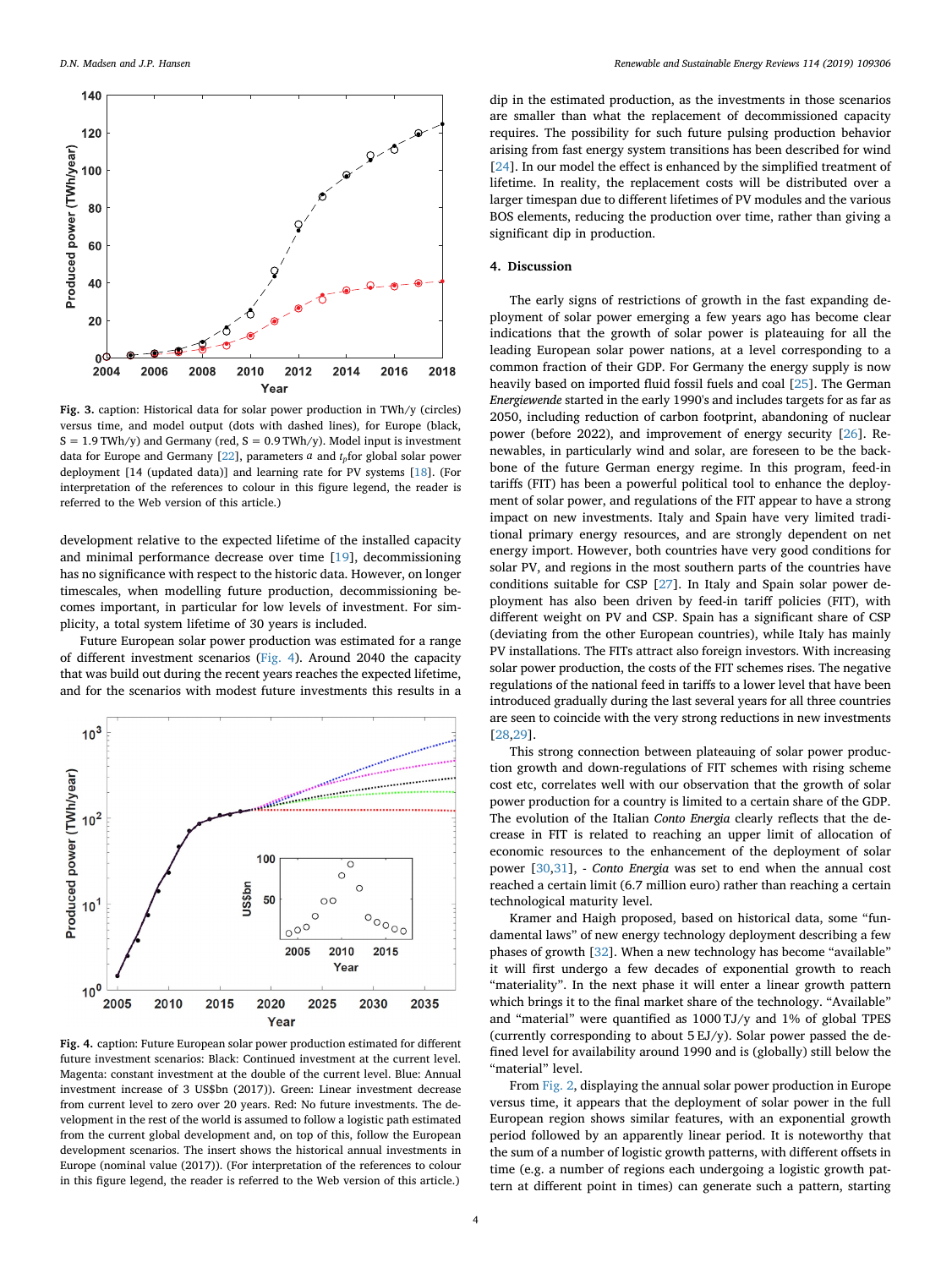exponentially, and transferring into a (prolonged) near-linear phase as some regions saturate while new regions start their development, and finally saturating when all regions are saturated. E.g. the green curve in [Fig. 2](#page-2-1) is the sum of logistic descriptions of our defined regions 1 (Germany, Spain and Italy) and 2 (France, UK and Belgium).

The crude estimate of future European solar power production of about 200 TWh/y based on simple scaling of economies, aligns well with the maximum of the green curve in  $Fig. 4$ , i.e. the scenario where new investments are decreasing linearly to zero over 20 years. Considering the declining current trend of new investments in Europe, this is not an unrealistic scenario. In the World Energy Scenarios suggested by World Energy Council [[11\]](#page-5-24), two different scenarios are rolled out, with focus on energy equity (scenario 1) and environmental sustainability (scenario 2), respectively. The two scenarios foresee an annual global solar-based electricity generation in the years 2030, 2040, and 2050 of 462 TWh/y, 732 TWh/y, and 2979 TWh/y in scenario 1 and 2054 TWh/y, 5752 TWh/y, and 7741 TWh/y in scenario 2, respectively. The difference between the scenarios reflects that the implementation of solar PV is in general foreseen to be strongly dependent on governmental intervention. Europe is one of the regions that is foreseen to be very sensitive to the intervention level and European generations in the years 2030, 2040, and 2050 are forecasted to be 118 TWh/y, 85 TWh/y, and 82 TWh/y in scenario 1 and 306 TWh/y, 468 TWh/y, and 554 TWh/y in scenario 2, respectively. Currently, with about 120 TWh/ y in 2017, the European development is well within the range of the two scenarios.

Crudely estimating the future global solar power production based on our model and the size of the global economy relative to the European, gives about 1000 TWh/y. In 2017 the global production was about 443 TWh/y. Taking technological learning and the resulting technology price reductions into account gives a future global production in the 1200 TWh/y range. This is significantly higher than the forecasted solar PV production in 2040 in the World Energy Scenario 1, but far below the 2030 level in scenario 2. In the IEA Tracking of Clean Energy Progress (2018) a global level of 2732 TWh/y is forecasted in 2030, passing the 1200 TWh/y level around 2023.

Clearly, a near future global deployment that is much stronger than the current European trend suggests, is necessary if solar PV is to fulfil the significant role in the requested energy transition it is foreseen to play. It is argued that solar PV (in combination with batteries) has become a disruptive technology, which is now competitive or close to competitive in regions with favourable geological conditions [[8](#page-5-1)]. To improve competitiveness of the technology in Europe the European Union minimum import price measures on PV cells and modules from China introduced in 2013 was ended in September 2018 to reach a price level closer to the world-market level. It remains to see if this has an effect in Europe. Still, the modest levels of investment in solar PV in Europe are also argued to be a result of an inherent mismatch between the solar PV technology and the European geological conditions, giving highest energy demand during dark and cold winters [[12\]](#page-5-7). In this view, China is expected to dominate the global solar PV power production. Investments in solar PV in China is growing again after a dip in 2016, showing a positive trend [\[22](#page-5-12)]. However, China has not yet reached the ratio of PV power production to GDP seen in Germany, Italy and Spain. Grubler et al. found in their studies of innovation diffusion patterns that deployment of a technology tends to be slower, but more pervasive, in the technology core area (the area where the technology is first deployed) than in the subsequent deployment in rim and periphery areas, where the growth tend to be faster, but also to saturate at lower levels [[33](#page-5-25)[,34](#page-5-26)]. Following this framework, the faster growth in China does not necessarily forecast a higher saturation level in this region.

#### **5. Conclusion**

In this work the development of solar power in Europe has been analysed. For the three leading countries, producing two thirds of the

European solar power, a logistic growth pattern with national saturation levels proportional to the GDP of the country was found. The sum of the next three countries were found to be well described by a logistic growth path with inflection point later in time, so the sum of the logistic paths for the two regions reproduce the power production in these regions (covering 85% of the European production) very well. It was noticed that the total growth path that arises from the sum of these time-shifted logistic functions conforms with the energy-technology deployment patterns suggested by Kramer et al. with an initial exponential growth phase followed by a linear growth phase [\[32](#page-5-23)]. Based on the observed ratio of saturation level to GDP, and by scaling of economies, crude estimates of European and global saturation levels of 200 TWh/y and 1200 TWh/y were found, where estimated technology price reductions due to technological learning is taken into account. Clearly, these deployment levels do not induce any strong price reduction in the near future.

Finally,a model for the relation between solar investments and produced solar power, was proposed, combining investment data with learning rate and the indicated logistic growth in time. The model was seen to reproduce historical data very well, and allowedfor estimating future solar power production levels for a given future investment scenario. The crude estimate of future European solar power production of about 200 TWh/y based on simple scaling of economies, aligns well with the level obtained in the scenario where new investments are decreasing linearly from the current level to zero over 20 years. With the current European investment trends, the results indicate that solar power will contribute a rather limited fraction in the 2030–2040 energy mix without a drastic increase of investments.

In the IPCC special report Global Warming of 1.5 °C (2018) scenarios which stay on a 1.5° target pathway with limited temperature overshoot on the way show median values for the role of solar energy of about 14 EJ/y ( $\sim$ 4000 TWh/y) in 2030 and 56 EJ/y ( $\sim$ 16000 TWh/y) in 2050 of which solar power is to contribute about 9 EJ/y (~2500 TWh/y) in 2030 and 36 EJ/y (~10000 TWh/y) in 2050 [[6](#page-4-5)]. For solar power, the levels in the IPCC report are somewhat higher than the levels in the environmental sustainability focussed scenario 2 of Scenarios by World Energy Council, and the 2030 IPCC value is approximately a factor of 2 higher than our crude global estimate (based on the assumption that the ratio of saturation level to GDP that was found in Europe is globally applicable). Solar heat technologies have seen a clear decreasing growth rate during the last half a decade and will at best, if entering a linear growth path rather than plateauing, reach a level at the order of 600 TWh/y by 2030. Clearly, more aggressive investments and incentives schemes are needed for solar energy to fill out the foreseen role. Further, the time aspect is demanding as it requires growth rates over time that are very high compared to historical experience [[35\]](#page-5-27).

#### **Acknowledgement**

We would like to thank Lina Reichenberg and Simon Davidsson for valuable comments.

## **References**

- <span id="page-4-0"></span>[1] [Landsberg HH. Low-cost, abundant energy: paradise lost? Science](http://refhub.elsevier.com/S1364-0321(19)30514-3/sref1) [1974;184\(4134\):247–53.](http://refhub.elsevier.com/S1364-0321(19)30514-3/sref1)
- <span id="page-4-1"></span>[2] Statistical BP. Review of world energy – all data (bp-stats-review-2018-all-data.xlsx). 2018. p. 1065–2017 Available at: [https://www.bp.com/en/global/](https://www.bp.com/en/global/corporate/energy-economics/statistical-review-of-world-energy.html) [corporate/energy-economics/statistical-review-of-world-energy.html](https://www.bp.com/en/global/corporate/energy-economics/statistical-review-of-world-energy.html) [Accessed July 2018].
- <span id="page-4-2"></span>[3] International Energy Agency. Weiss W, Spörk-Dür M. Solar heat worldwide Available at: [www.iea.org;](http://www.iea.org) 2018 [Accessed December 2018].
- <span id="page-4-3"></span>[4] [Marchetti C. Primary energy substitution models: on the interaction between energy](http://refhub.elsevier.com/S1364-0321(19)30514-3/sref4) [and society. Technol Forecast Soc Chang 1977;10:345–56.](http://refhub.elsevier.com/S1364-0321(19)30514-3/sref4)
- <span id="page-4-4"></span>[5] [Devezas T, LePoire D, Matias JCO, Silva AMP. Energy scenarios: toward a new](http://refhub.elsevier.com/S1364-0321(19)30514-3/sref5) [energy paradigm. Futures 2008;40:1–16.](http://refhub.elsevier.com/S1364-0321(19)30514-3/sref5)
- <span id="page-4-5"></span>[6] Rogelj J, Shindell D, Jiang K, Fifita S, Forster P, Ginzburg V, et al. Mitigation pathways compatible with 1.5°C in the context of sustainable development. In: